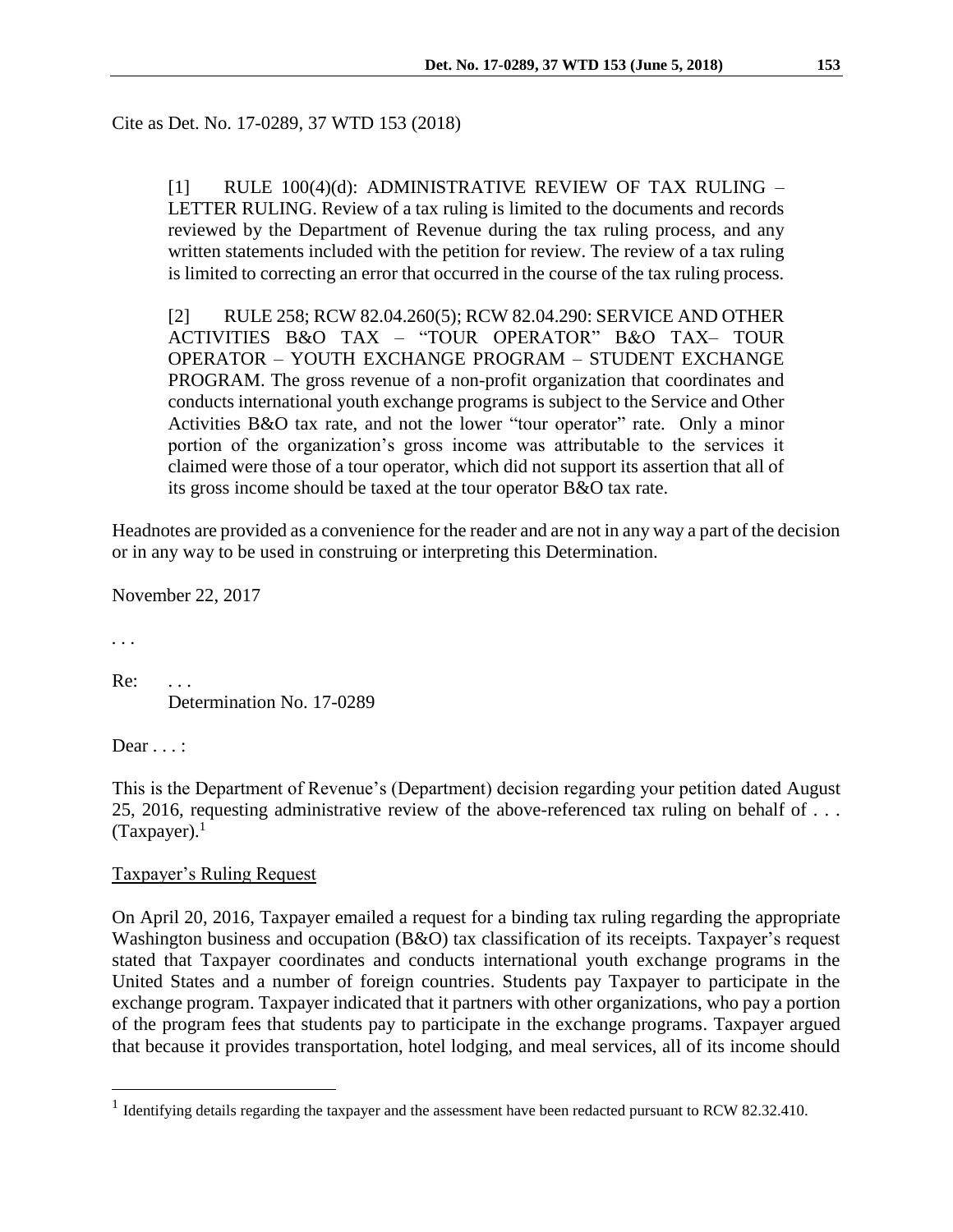be classified under the B&O tax rate for tour operators in RCW 82.04.260(5) and WAC 458-20- 258.

# The Department's Tax Ruling

The Department's Taxpayer Information and Education (TI&E) unit of the Taxpayer Services Division initially responded to Taxpayer's request on May 27, 2016, ruling that Taxpayer's receipts did not qualify as those of a "tour operator" under RCW 82.04.260(5) and were instead properly classified under the Service and Other Activities B&O tax classification in RCW 82.04.290(2). The basis for the ruling was that providing tours was not Taxpayer's primary business activity.

Taxpayer disagreed, and presented additional arguments and facts. TI&E agreed to reconsider the issue, and on July 27, 2016, issued a second and final response that superseded its initial ruling, stating as follows:

## **Facts as Presented**

[Taxpayer] exists for the purpose of coordinating and conducting international youth exchange programs in the United States and a number of foreign countries. The organization's mission is ". . . " It achieves this mission by conducting short-term summer exchange programs (typically four weeks in length) for both inbound and outbound students, as well as an academic year program for inbound and outbound students.

[Taxpayer] partners with international education organizations in each of the countries it works with. These international partners are responsible for student recruitment/selection, and collect a program fee from each student to cover program expenses and administrative costs, of which a portion is forwarded to [Taxpayer]. For outbound students, the initial application is made to the [affiliated organization] in the home state; the state coordinator forwards applications and deposits to [Taxpayer] which makes the final selection of participants. Program fees in excess of the deposit are typically paid by the selected students' families directly to [Taxpayer].

[Taxpayer] retains a portion of the program fee for both inbound and outbound students. The remainder of the fee is forwarded directly by [Taxpayer] to its partner organizations and universities in the U.S. and abroad. The local organizations/universities use their portion of the fee to cover the costs of in-state student and host family orientations, criminal background checks for host families/chaperones, and program implementation and promotion.

The amounts retained by [Taxpayer] go towards the purchase of comprehensive insurance coverage for the students, host families, volunteers, board and staff; program development including capacity building and training for in-state partners; administrative costs such as salaries and office expense; and program implementation. Program implementation costs include in-country transportation, hotel/meal expenses when students are not staying with their host family, educational materials, travel materials (t-shirts, luggage tags, passport holder, etc.), and emergency funds.

Although [Taxpayer] characterizes its activities as organizing [cultural exchange programs] rather than as selling packaged tours, its activities are functionally very similar to those of a traditional, for-profit tour operator. The participating students pay a program fee, which covers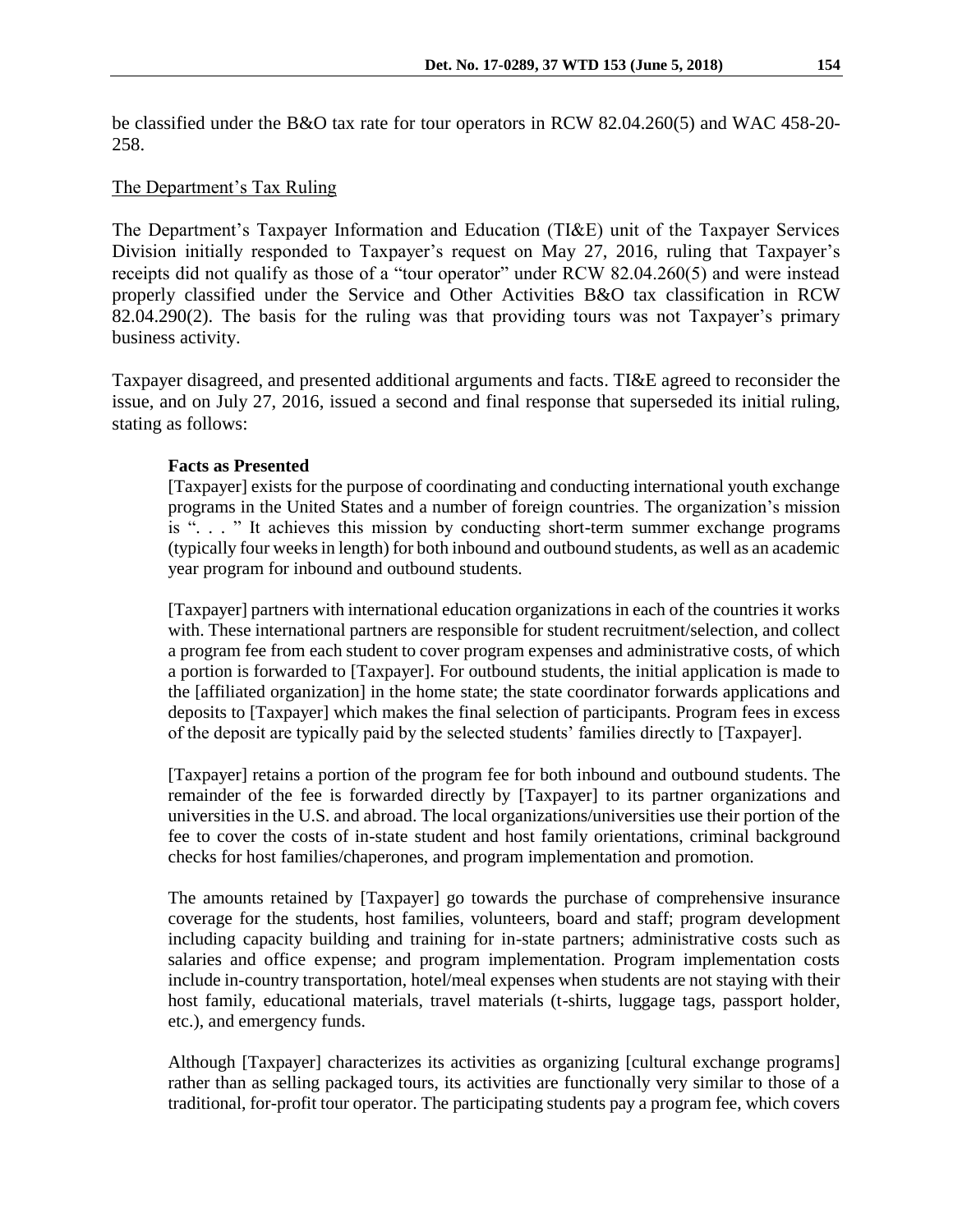ground transportation, hotel lodging when the student is not staying with their host family, insurance, and the costs of screening / selecting host families and training program coordinators.

The program fee collected by [Taxpayer] is intended to cover the cost of operating the exchange programs – both direct travel costs, as well as the organization's overhead and general operating costs. This is analogous to a traditional tour operator selling a packaged tour – the amount charged would typically cover some or all of the direct costs of the tour, such as transportation and lodging, as well as the tour operator's overhead / administrative costs and a profit margin.

Although [Taxpayer] does not describe itself to the public as a tour operator, we are not aware of any factual distinction in how it operates that would cause it to fall outside of the "tour operator" definition provided in Rule 258. Thus, we conclude that [Taxpayer] should report its program fees and any other miscellaneous receipts associated with the exchange programs it operates under the "travel agent and tour operator" B&O tax classification.

### **Question**

Are [Taxpayer's] receipts properly classified for B&O tax purposes under the "travel agent and tour operator" classification described in RCW 82.04.260(5) and WAC 458-20-258?

### **Ruling**

No. Based on the information provided, [Taxpayer] is providing student exchange program services and is subject to business and occupation (B&O) tax under the Service and Other Activities classification.

A tour operator is defined in WAC 458-20-258(3) as:

[A] person engaging in the business activity of providing tours directly or through third-party providers including, but not limited to, transportation, lodging, meals and other associated services that are purchased by the customer. The tour operator generally either purchases or provides some or all of the services offered, and is itself liable for paying for any services it purchases.

[WAC 458-20-258(3)(a)(i).] We do not agree that [Taxpayer] should report under the Tour Operator B&O tax classification for the following reasons:

- 1. Based on the information available, [Taxpayer] is not paid a fee primarily for providing tours. Rather, participants pay a fee to [Taxpayer] for providing student exchange program services that may include but are not limited to administering the exchange program, recruiting participants, selecting participants, processing applications, conducting orientation seminars for participants, providing background checks, hiring chaperones, purchasing insurance, training in-state partners and having administrative staff available for services.
- 2. [Taxpayer] is not currently registered with the Washington Department of Licensing RCW Chapter 19.138 and WAC Chapter 308-129 as a "seller of travel."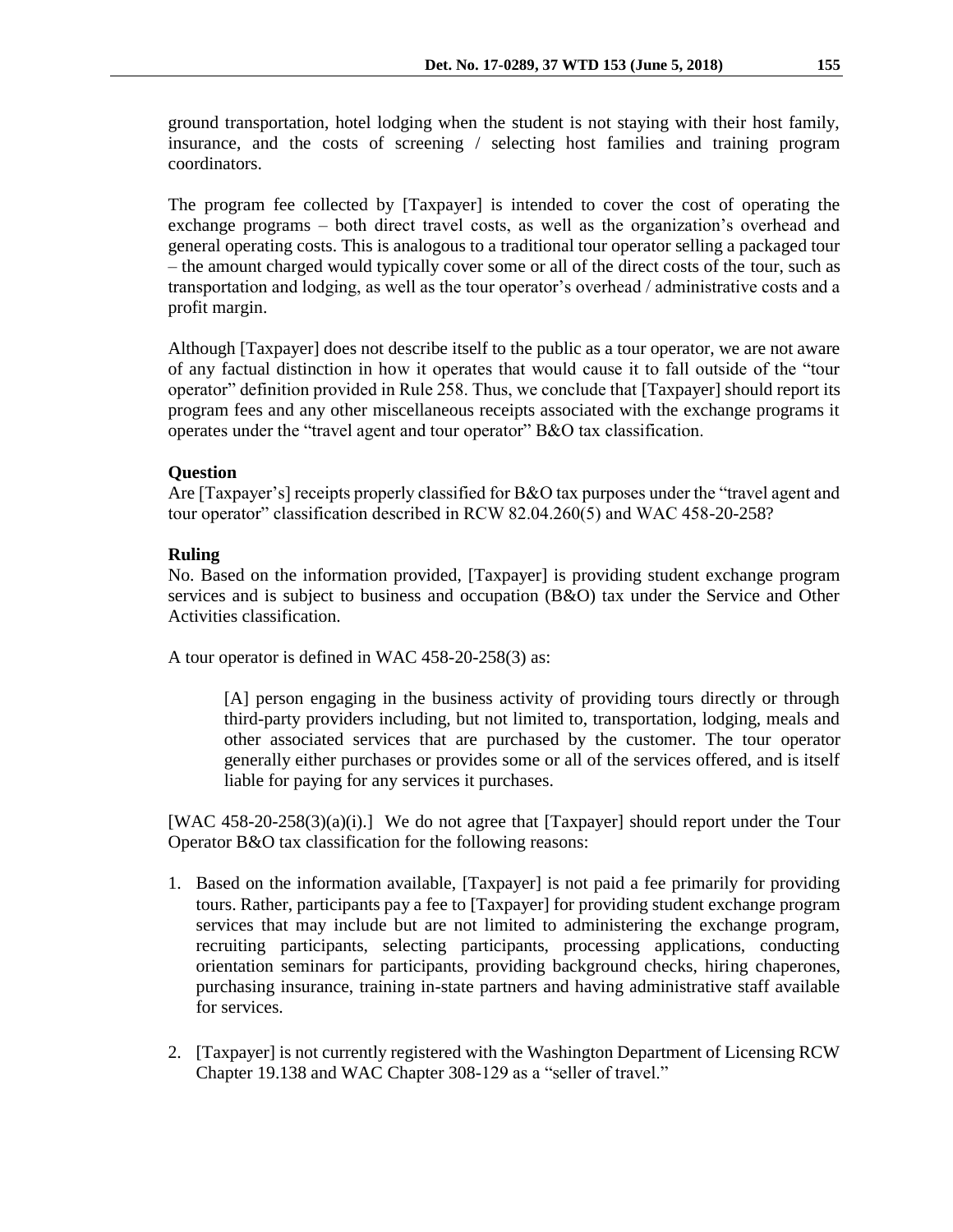The Department continues to rely on (in several published determinations) the primary purpose test (i.e., true object test) to determine the proper tax classification of a taxpayer's business activities. Therefore, we conclude that [Taxpayer's] income is properly classified under the Service and Other Activities B&O tax classification because [Taxpayer's] primary business activity is providing student exchange program services.

## Petition for Administrative Review

Taxpayer timely petitioned the Department's Administrative Review and Hearings Division (ARHD) for administrative review of the tax ruling.

WAC 458-20-100 (Rule 100) is the Department's administrative rule that addresses informal administrative reviews, including taxpayer requests for letter rulings. Rule 100(4)(d) states, in part, as follows:

Review of a tax ruling is limited to the documents and records reviewed by TI&E and any written statements included with the petition. This review is limited to correcting an error that occurred in the course of the tax ruling process. . . .

In addition to the facts presented to TI&E with its letter ruling request, Taxpayer included written statements with its petition, as follows:

[Taxpayer] is a non-profit organization that exists for the purpose of coordinating and conducting international youth exchange programs in the United States and a number of foreign countries. The organization's mission is . . . . It achieves this mission by conducting short-term summer exchange programs (typically four weeks in length) for both inbound and outbound students, as well as an academic year program for inbound and outbound students, as well as international tours for adult professionals.<sup>2</sup> As described below, [Taxpayer] arranges for the transportation, lodging, meals, and other associated services provided to participants during the exchange program, either directly or through host families and corresponding organizations in foreign countries.

[Taxpayer] partners with international education organizations [(Partner Organizations)]<sup>3</sup> in each of the countries it works with. These international partners are responsible for student recruitment/selection, and collect a program fee from each student to cover program expenses and administrative costs, of which a portion is forwarded to [Taxpayer]. [(Emphasis added.)] For outbound students, the initial application is made to the [affiliated organization] in the home state; the state coordinator forwards applications and deposits to [Taxpayer] which makes the final selection of participants. Program fees in excess of the deposit are typically paid by the selected students' families directly to [Taxpayer].

[Taxpayer] retains a portion of the program fee for both inbound and outbound students. The remainder of the fee is forwarded directly by [Taxpayer] to its partner organizations and universities in the U.S. and abroad. [(Emphasis added.)] The local

 $\overline{a}$ 

<sup>&</sup>lt;sup>2</sup> We note that Taxpayer did not mention the international tours for adult professionals in its TI&E ruling request.

<sup>&</sup>lt;sup>3</sup> The Partner Organization in Washington State is. . . .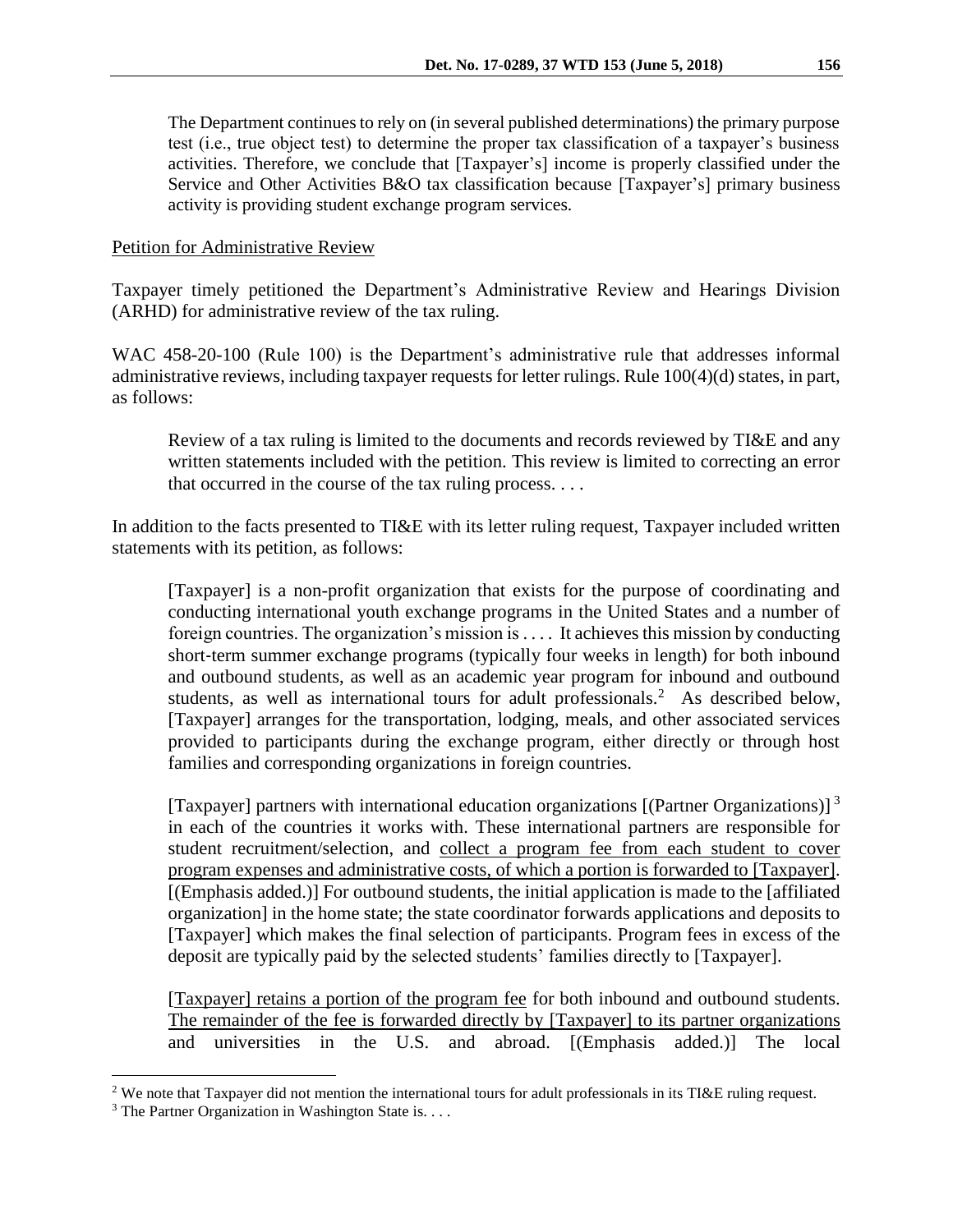organizations/universities use their portion of the fee to cover the costs of in‐state student and host family orientations, criminal background checks for host families/chaperones, and program implementation and promotion. [(Emphasis added.)]

The amounts retained by [Taxpayer] go towards the purchase of [1] comprehensive insurance coverage for the students, host families, volunteers, board and staff; [2] program development including capacity building and training for in‐state partners; [3] administrative costs such as salaries and office expense; and [4] program implementation. [(Bracketed material and underlined emphasis added.)] Program implementation costs include in-country transportation, hotel/meal expenses when students are not staying with their host family, educational materials, travel materials (t‐shirts, luggage tags, passport holder, etc.), and emergency funds. [(Emphasis added.)]

In regard to the international tours for adult professionals, [Taxpayer] operates two-week tours each year for adult academics and [affiliated organization] professionals. The tours visit the countries with which [Taxpayer] conducts youth programs. The purpose of the tour is "cultural immersion," and the activities are primarily based around conventional tourism activities. As with the summer programs,<sup>4</sup> [Taxpayer], manages the transportation, lodging, meals, and other associated services for all participants—functioning in the same role as a traditional tour company.

[Taxpayer] is not currently registered with the Washington Department of Licensing as a "seller of travel" under RCW Chapter 19.138 and WAC Chapter 308-129, nor has it been registered as such on the past.

Taxpayer argues that it is in the business of acting as a travel agent or tour operator under RCW 82.04.260(5), stating,

Although [Taxpayer] characterizes its activities as organizing [cultural exchange programs] rather than as selling packaged tours, its activities are functionally very similar to those of a traditional, for‐profit tour operator. The participating students pay a program fee, which covers ground transportation, hotel lodging when the student is not staying with their host family, insurance, and the costs of screening / selecting host families and training program coordinators . . . .

#### ARHD Decision

 $\overline{a}$ 

#### **ANALYSIS**

Persons engaged in any business activity, other than or in addition to those for which a specific rate is provided in chapter 82.04. RCW, are taxable under the Service & Other Activities B&O tax classification. RCW 82.04.290(2). The tax is imposed on the gross income of the business at the

<sup>4</sup> Taxpayer refers here to the youth summer programs, but not the academic year programs, when it discusses its management of the "transportation, lodging, meals and other associated services for all participants." This implies that Taxpayer may have a different role in the academic-year youth programs; however, Taxpayer has not clarified this distinction.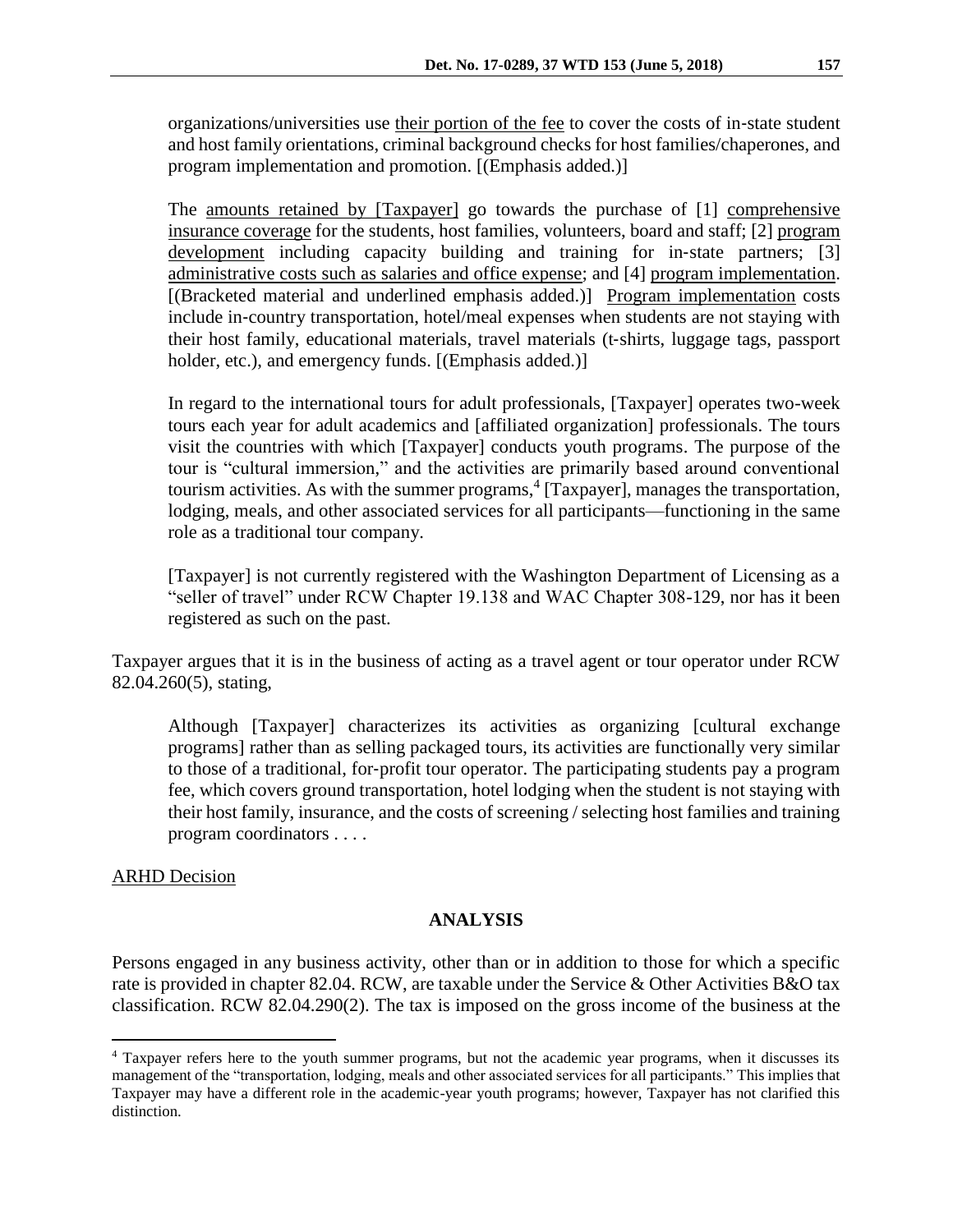rate of 1.5%. *Id.* However, RCW 82.04.260(5) provides a lower B&O tax rate of 0.275% for "every person engaging within this state in the business of acting as a travel agent or tour operator."

RCW 82.04.260(5) does not define the term "tour operator." However, the term is defined by WAC 458-20-258 (Rule 258), the Department's administrative rule that addresses the activities of travel agents and tour operators. Rule 258 defines the term "tour operator" as follows:

A "tour operator" is a person engaging in the business activity of providing tours directly or through third-party providers including, but not limited to, transportation, lodging, meals and other associated services that are purchased by the customer. The tour operator generally either purchases or provides some or all of the services offered, and is itself liable for paying for any services it purchases.

Rule 258(3)(a)(i) (emphasis provided).

Rule 258(3)(b) provides the following example of tax treatment for a tour operator:

**Example 4:** TTT Travel Services offers a Washington state tour priced at \$1,500. The tour package consists of air transportation, lodging, and bus transportation. TTT is liable for paying the service providers, even if a customer fails to pay TTT for a reserved tour. The gross income of the business is the total tour sales price received, \$1,500, and is subject to the travel agent/tour operator B&O tax classification.

. . .

Here, Taxpayer asserts that both the summer and academic year student exchange programs are "tours," and that Taxpayer is the "tour operator" that sells those "tours." On that basis, Taxpayer argues that all Program Fees it receives from students participating in those programs are subject to B&O tax under the tour operator classification.

Taxpayer asserts that it uses Program Fees to pay "program implementation costs," some of which go to pay for "tour operator" services—specifically, the in-country transportation and hotel/meal expenses of students who are not staying with their host families, as well as the provision of educational materials, and travel materials (t-shirts, luggage tags, passport holders, etc.). Taxpayer states that program implementation costs also include emergency funds. Because "program implementation" costs include transportation, meals, and lodging, similar to the services provided by tour operators, Taxpayer contends that its services fall within the "tour operator" definition in Rule 258. On that basis, Taxpayer argues that *all* Program Fee income and miscellaneous income that it receives should be treated as that of a tour operator. We disagree.

First, in contrast to the activities of a "tour operator," who engages in "the business activity of providing tours directly or through third-party providers including, but not limited to, transportation, lodging, meals and other associated services that are purchased by the customer," Rule 258(3)(a)(i), Taxpayer's activities consist primarily of administering a non-profit student exchange program. This is reflected in Taxpayer's stated goal of "coordinating and conducting international youth exchange programs in the United States and a number of foreign countries."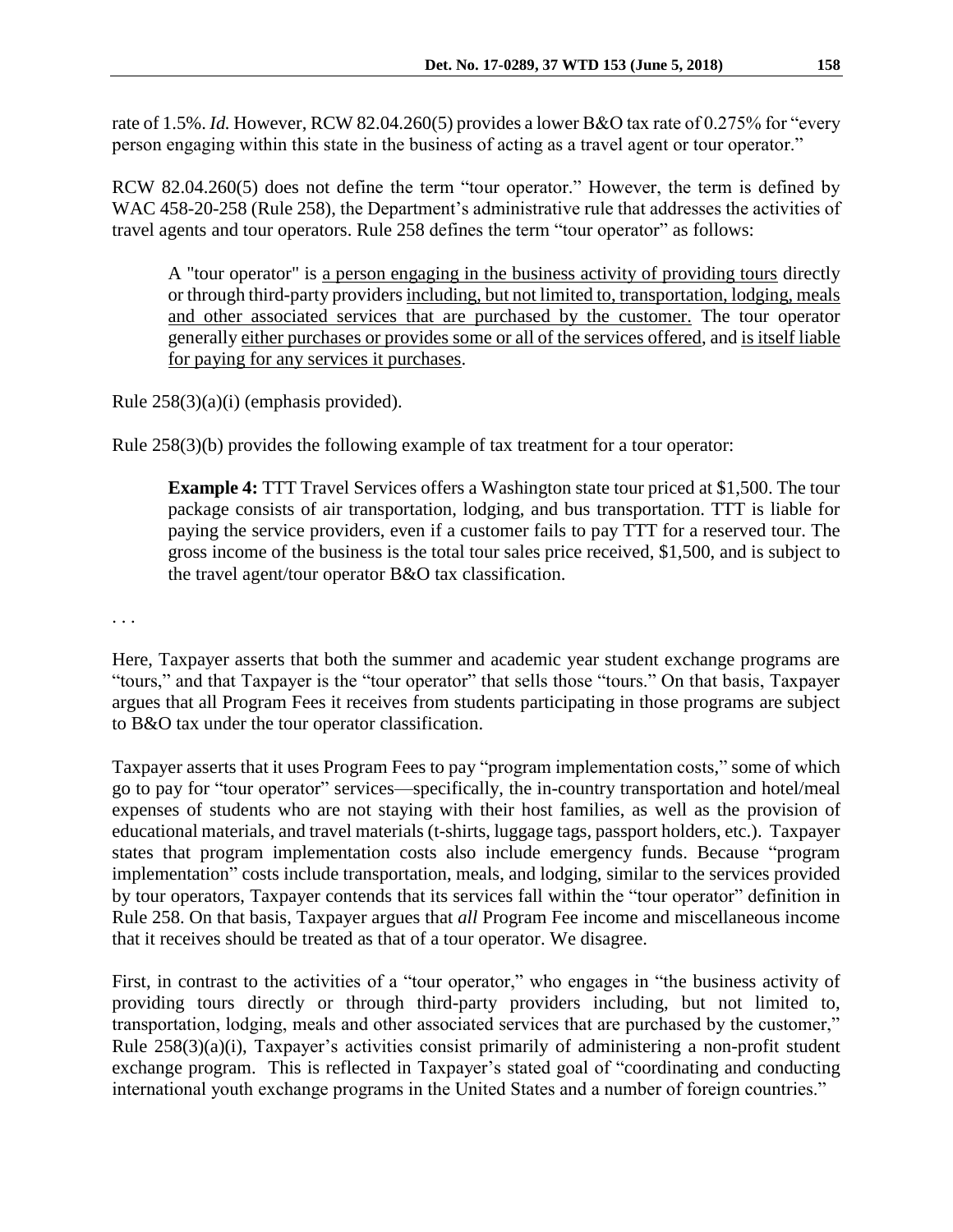Unlike a tour operator, Taxpayer facilitates placement of students with host families through its relationships with its Partner Organizations and does not plan particular activities for students in their host countries or host states. Rule 258(3). Nor does Taxpayer offer a selection of activities for the students to choose from as part of a tour. *Id*. Instead, tour activities are determined by local affiliates or the Partner Organizations, but not by Taxpayer. If students later go on to engage in other activities with their host families or independently, those activities are separately planned and are not "tours" that Taxpayer sells to those students.

. . .

 $\overline{a}$ 

Taxpayer states in its petition that it also provides tours for adults, and arranges those activities in the manner of a tour operator. However, Taxpayer did not address this issue in its ruling request, and, therefore, it will not be addressed here.<sup>5</sup>

Second, if a Program Fee is meant to pay for a "tour," then it is readily apparent that the "tour" cannot be the entire exchange program itself, contrary to Taxpayer's assertion. A student's Program Fee cannot cover the total costs of an exchange program. Students in the exchange program receive the services not only of Taxpayer and the Partner Organization, but the services of the host family as well. This indicates that the services Taxpayer provides are not primarily those of a tour operator selling "tours," but instead are the services of an organization whose primary activity is the coordination of a non-profit youth program, and implementation of that program through partnerships with other organizations and host families. It follows that rather than paying for a "tour," students pay Program Fees that, in large part, cover the administrative costs of the exchange program.

Taxpayer indicates that it applies its portion of the Program Fees toward the following expenses: 1) comprehensive insurance coverage for the students, host families, volunteers, board and staff; 2) program development including capacity building and training for in-state partners; and 3) administrative costs, such as salaries and office expense. Only the remaining portion of the Program Fees goes toward the fourth category of "program implementation" costs, and of those costs, only a portion are attributable to in‐country transportation and hotel/meal expenses for students when they are not staying with their host families. Therefore, only a minor portion of Taxpayer's gross income is attributable to the services it claims are those of a tour operator, which does not support Taxpayer's assertion that *all* of its gross income should be taxed at the tour operator B&O tax rate under RCW 82.04.260(5).

<sup>&</sup>lt;sup>5</sup> [Review of a tax ruling is limited to the documents and records reviewed by TI&E and any written statements included with the petition. This review is limited to correcting an error that occurred in the course of the tax ruling process. WAC 458-20-100(4)(d).]